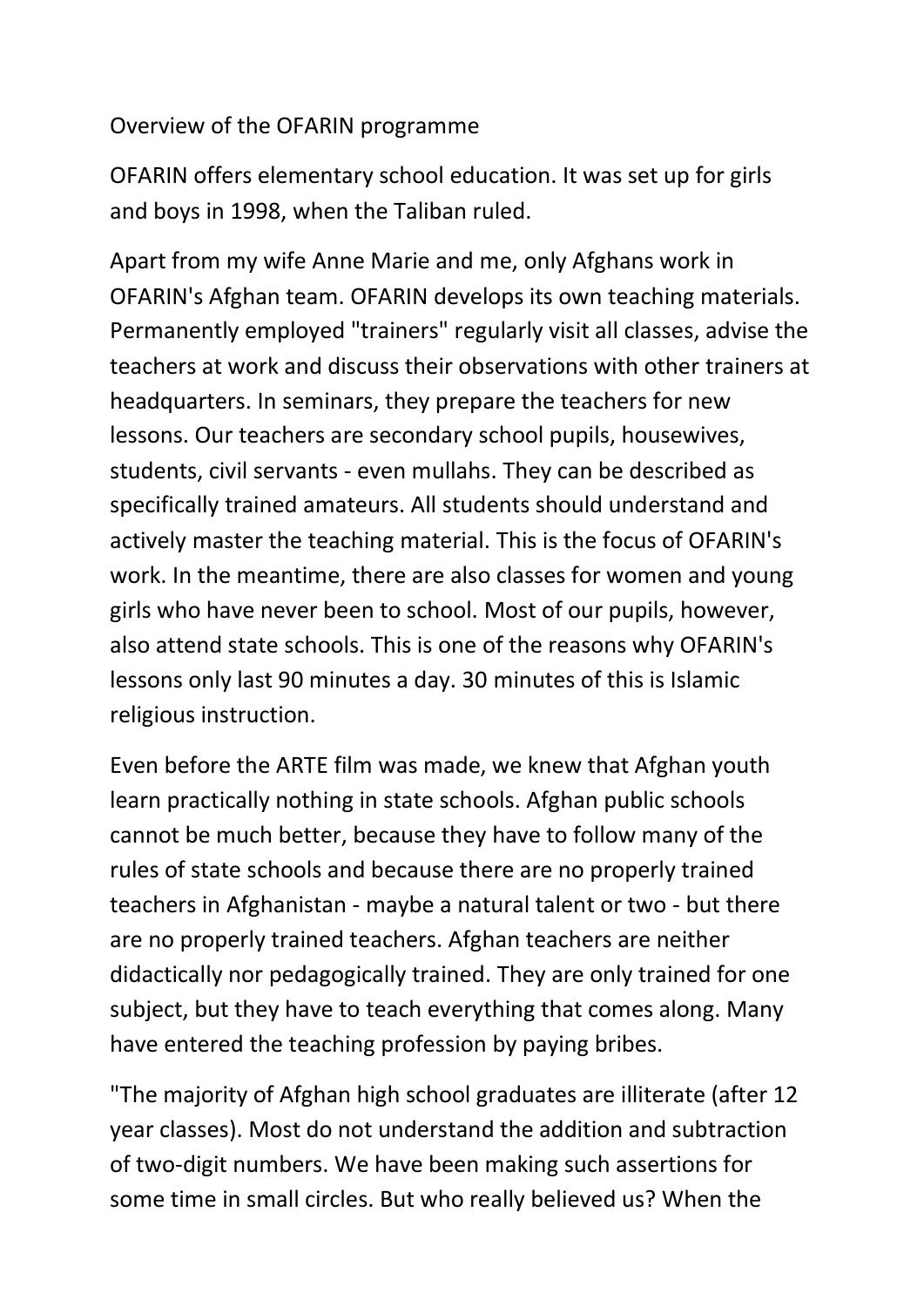ARTE team arrived to shoot the film, we spoke in detail with teachers, headmasters, pupils and parents. Our blatant assessments were completely correct. Because you may still find it difficult to believe these statements, I will repeat them, because they are important for assessing our actions in Afghanistan: "The majority of Afghan high school graduates are illiterate. Most of them do not understand the addition and subtraction of two-digit numbers.

The ARTE film was made in 2017, shortly after the donor Misereor had parted ways with us. Since then, we have lived solely on donations from people like you. The programme had to be drastically cut back. Instead of 9000 pupils, we can now only teach a good 3000 pupils. The staff only receive emergency salaries. We live from hand to mouth.

This crisis showed what our programme means to the people in Afghanistan. Over 50 teachers have continued to teach, even though we could not pay them. That is how important our teaching was to them for their country and their students. At OFARIN, teachers, trainers and other staff work together in a goal-oriented and friendly manner. When they work together in this way, many things become easier and more efficient. It could be the same in Afghan institutions and offices! Beyond his teaching, OFARIN is an example that gives hope.

Our lessons take place in private flats, but mostly in mosques. The work in mosques and OFARIN's partnership with the Ministry of Religious Affairs goes back to the early days of the programme during the Taliban regime. They are a unique selling point of OFARIN. Since 1919, King Amanullah had vigorously modernised Afghanistan. Afghanistan should become as progressive as England, Italy or the USA. Compulsory schooling and military service were introduced and a legal system like the one in France, with civil and criminal law with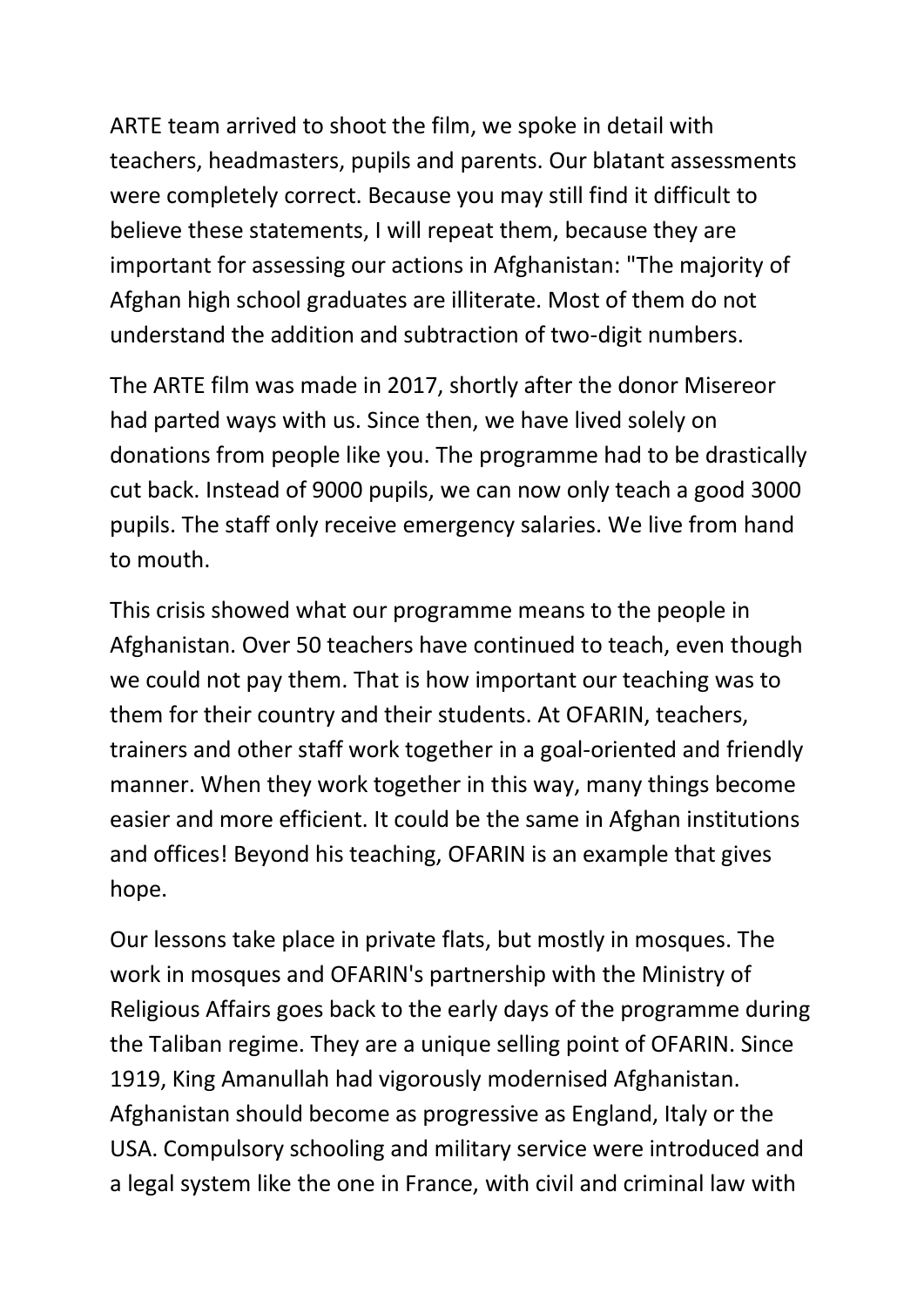prosecutors, local and district courts. The Islamic educated Kadis lost their monopoly in the legal system and the mullahs lost much influence on the youth because of the state schools. Before 1919, children could learn to read and write almost only in mosques. Afghans did not understand why they should be treated the same way as infidels. The government's modernisation efforts were sabotaged by the mullahs. They preached that it was a sin against Islam to send children to state schools. A fierce culture war led to bloody conflicts between modernists and conservatives, between communists and mullahs, between democrats and Taliban, between schools and mosques as early as 1929 and then since 1978.

The lesson of all this is that there can be no progress against the Islamic clergy in Afghanistan. OFARIN's cooperation with the mullahs in the mosques is just right. And it is constructive and friendly. Our mullahs are very loyal partners. Of course we only get to know mullahs who like to work with us. Certainly there are also mullahs who don't want to have anything to do with infidels. But when they hear from our partners that it is possible to work with OFARIN in a fair and objective way, this is not a disadvantage.

Originally, OFARIN's teaching was supposed to be aimed at children whose conservative parents had forbidden them to attend state schools. We wanted to offer them elementary education like in public schools and initially adopted the state curriculum. Now we know that this curriculum has nothing to do with the actual teaching in state schools.

The public schools are designed for pupils to attend them for twelve years. Even assuming that the students learn something there, this is a far unnecessary expense for the schools in view of the Afghan labour market and a waste of students' lives. Considering the school's capabilities, everything is madness.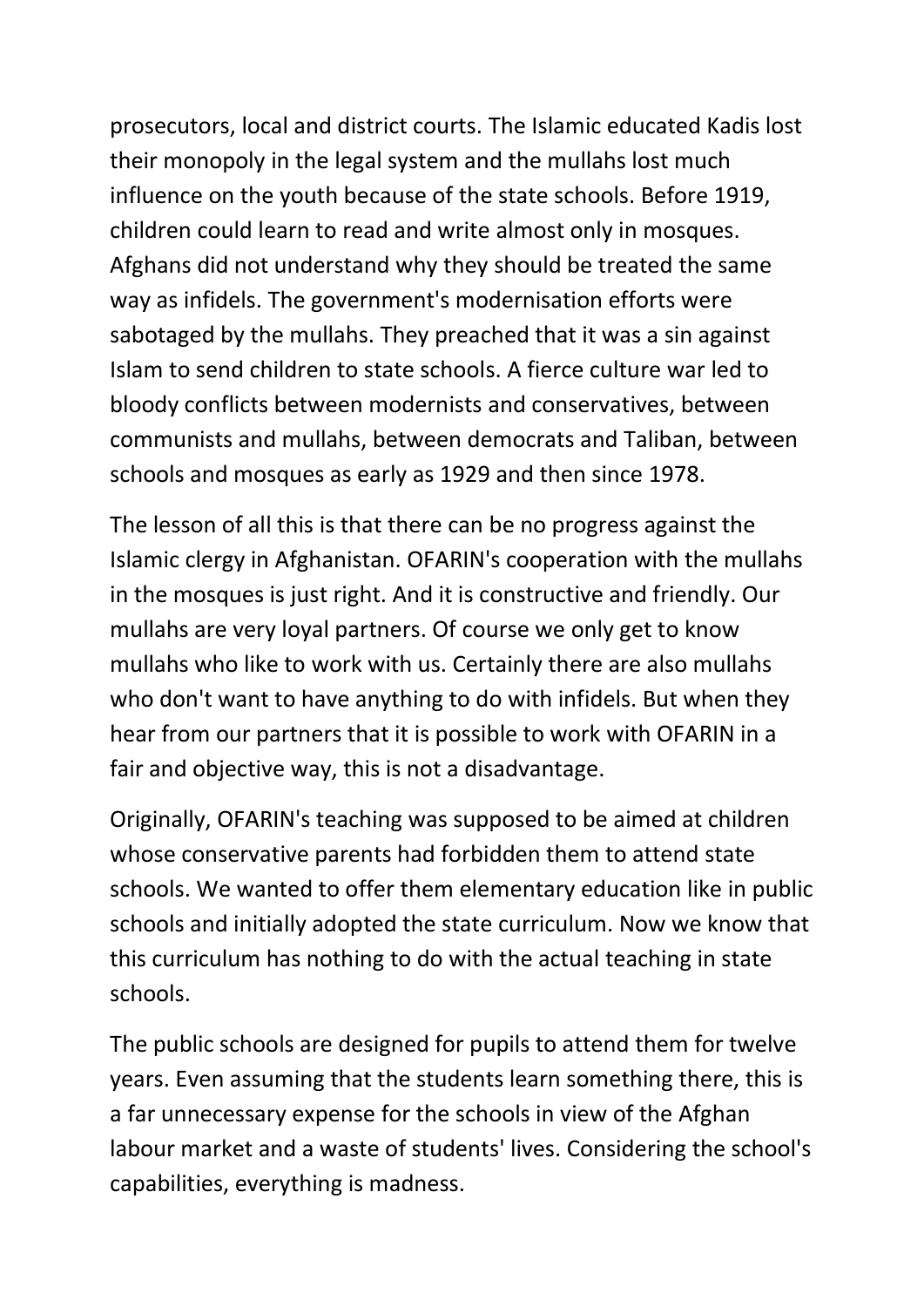OFARIN wants to expand its current programme into an approximately eight-year primary school, where pupils acquire the skills they need for non-academic professions. At least this will help our students. People who know our programme ask themselves: Why is it that you learn something at OFARIN, but nothing in state schools? The bigger our programme becomes, the more business people, civil servants and mullahs will ask themselves the same question. This should create pressure to reform the school system. OFARIN is happy to advise and support such a new beginning.

In recent months, education has been suspended in Afghanistan. Now they would like to put the corona pandemic behind them. The school system is starting up again. Our clients are also pressing for a fresh start. My wife and I only want to travel to Afghanistan under safe conditions. It is no problem for the programme that we are absent for longer periods. Our staff know what they have to do and work very reliably. However, OFARIN's way of teaching is very different from what you are used to in Afghanistan. In the long run, it is important that a foreigner accompanies the students in order to stabilise the level of teaching they have achieved. It is indispensable for the development of new teaching areas. Nor is it conceivable that a programme supported solely by Afghan forces could be financed in the long term.

As soon as you can travel back to Afghanistan without fear of Corona, some of your comrades-in-arms who live in Germany are willing to come with you to Kabul to support and get to know the work there during short stays. In order to win a foreigner for a permanent mission, however, adequate payment would have to be possible. Until then, OFARIN's programme must have a much stronger economic basis.